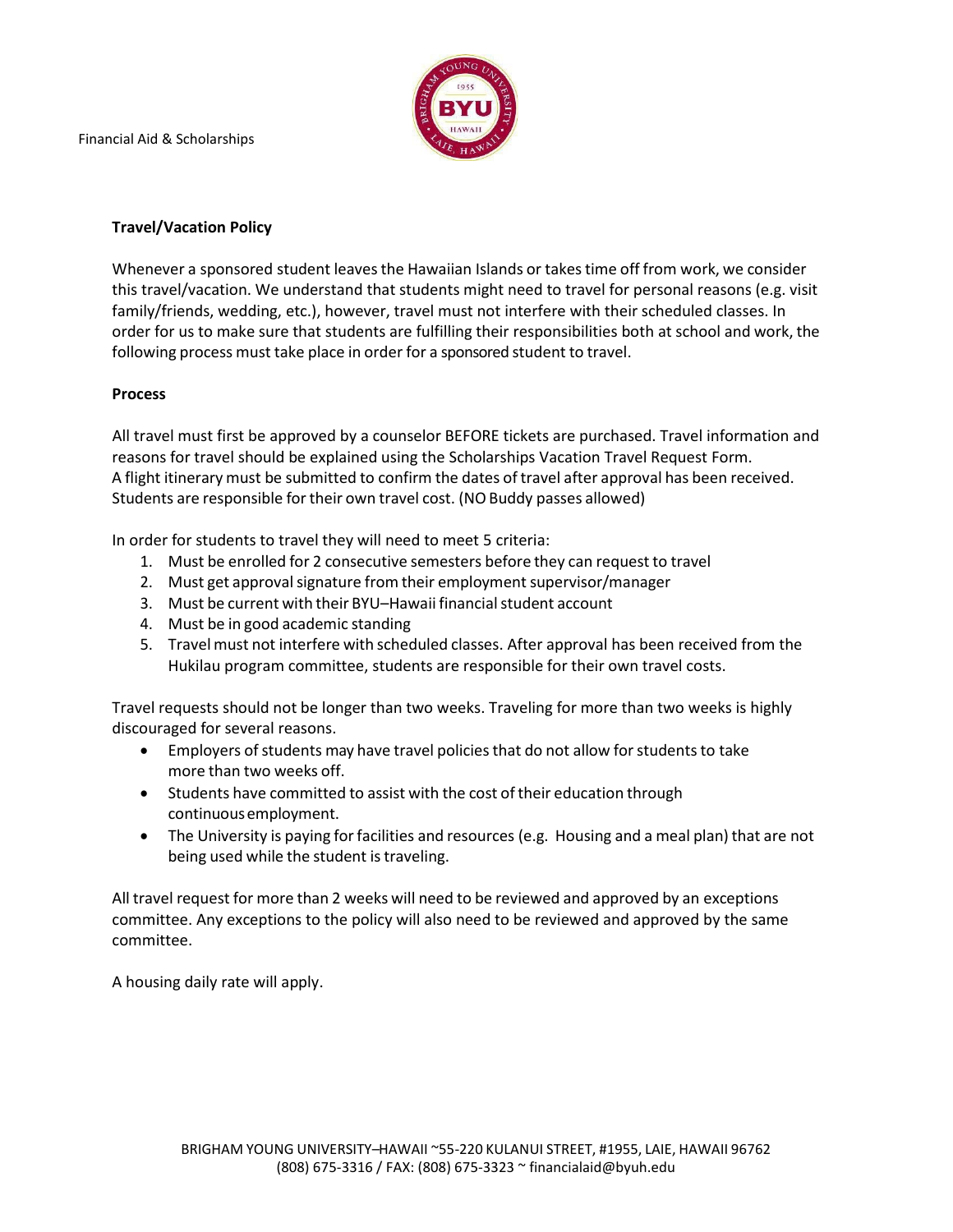Financial Aid & Scholarships



## **Instructions**

### **Travel Request Process and Checklist**

- **1. Complete second page and make sure all blanks are filled in.**
- **2.** Meet with your work supervisor or manager to discuss the vacation dates.
	- a. Presenting this form to your supervisor does not mean approval from the exceptions committee.
	- b. If your supervisor does not authorize you to travel, your travel request may not be approved.
- **3.** If your travel is approved, you must bring a copy of your flight itinerary prior to travel to confirm dates and destination approved by the Scholarships Coordinator.
- **4.** Must resolve any outstanding medical co-pays and/or have a payment plan in place.